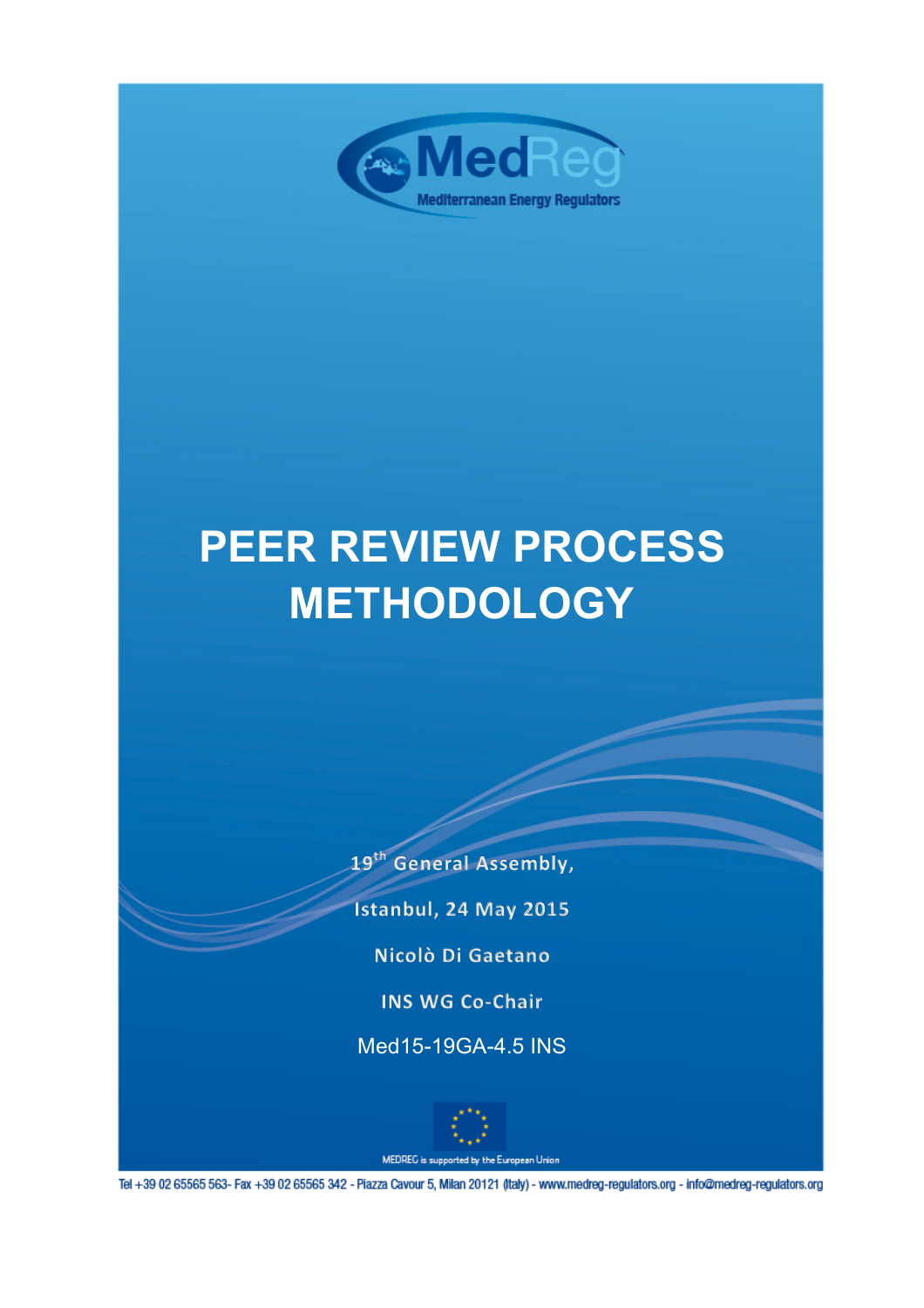

## **1. Scope of a Peer Review**

The mission of MEDREG is to create that harmonized regulatory framework which is believed to be a crucial basis to progressively create and develop an integrated energy market.

In achieving such ambitious goal, a fundamental step relies on the institutional building that MEDREG means to carry out supporting and strengthening Associated Regulators, firstly within their own national borders. MEDREG General Assembly approved the Good Regulatory Principles in the Mediterranean Countries at its last meeting on 27 November 2014, in Barcelona, and asked the INS WG preparing guidelines on the application of the checklist of regulatory principles, and establishing a list of members that are interested in performing a peer-review.

This may be pursued analyzing and comparing each Regulator with respect a set of values which have been approved by MEDREG as the common principles which should characterize a sound and solid regulatory framework in the Mediterranean Area.

This may be achieved by means of a mutual comparison or a peer review. It's a discussion among equals, not a hearing by a superior body that will hand down a judgment or punishment. This makes peer review a flexible tool; a Regulator may be more willing to accept criticism, and its counterpart to give it, if both sides know it does not commit them to a rigid position or obligatory course of action. Such kinds of peer reviews provide credibility to both sides.

On these basis, a Regulator will be peer reviewed by other Regulators on their compliance to the shared principles in order to obtain a sort of evaluation, both to highlight strengthens and to suggest measures to be taken to ensure a closer compliance. The ultimate aim of the peer review is providing a set of recommendations vis-à-vis the level of implementation of principles stated in the Good Regulatory Principles in the Mediterranean Countries document.

The "Country Regulatory Outlook" will be the final outcome which could be used as to support Regulators in front of their stakeholders, for instance to establish or to improve independence (Government, Ministries, Industry) or to increase their accountability becoming more and more transparent.

The following document describes a methodology of a MEDREG Peer Review Process (PRP) which could allow to achieve two Peer Reviews each year after an experimental test that could be carried out, with a continuous and adaptive tuning,

2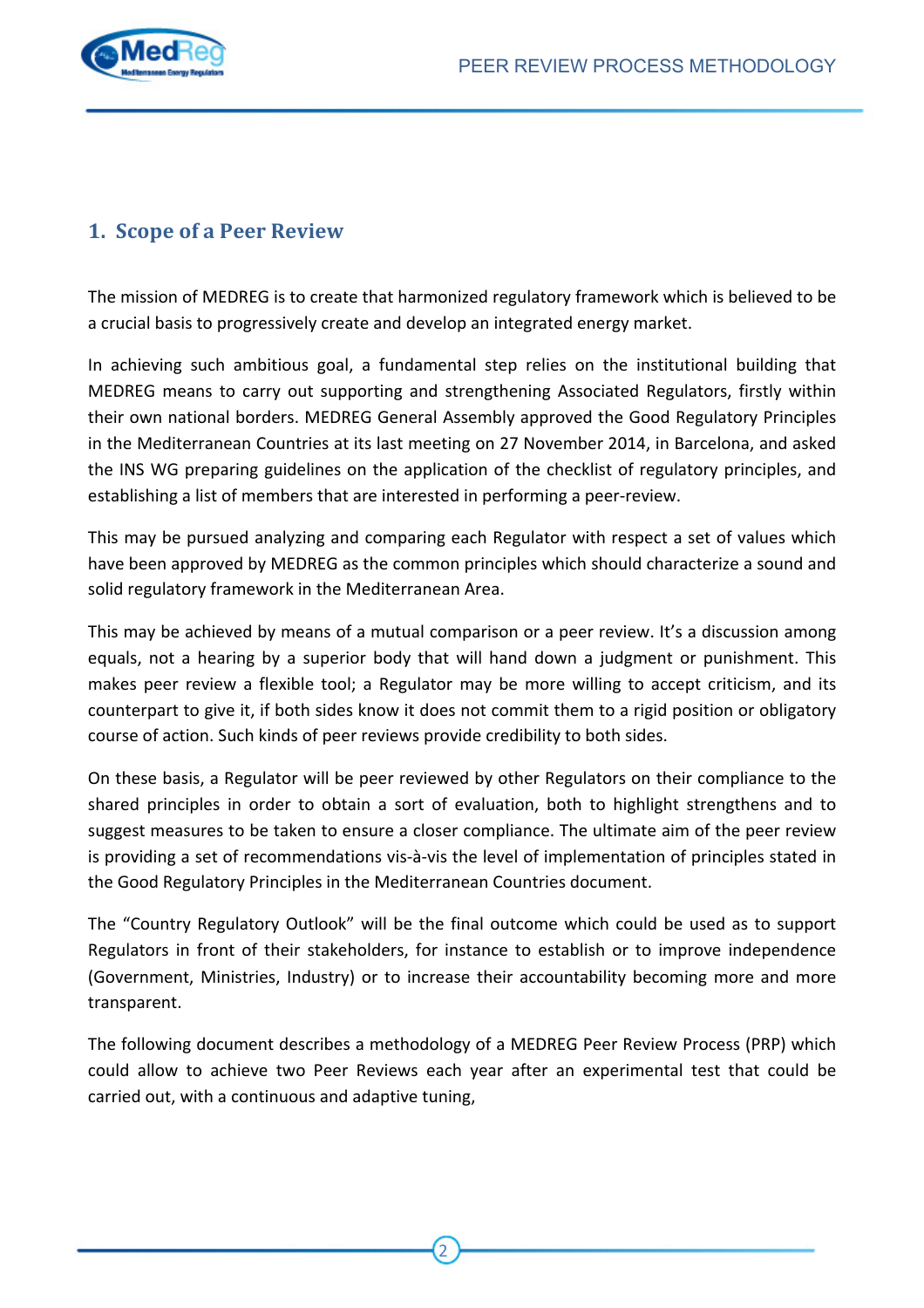

## **2. Preliminary Activities**

#### **2.1.** Identification of Countries to be reviewed.

The Secretariat collects the Regulators who, on a voluntary basis, express their willingness to be reviewed. A time table could then be set regarding the application of PRP to a number of Regulators. It would be highly appreciated to follow a sort of rotation in applying PRP, both in terms of reviewed and reviewer Regulators, with the final goal to obtain that all Regulators will be involved and finally reviewed in the PRP. The final schedule will be approved by the President and added in the Implementation Plan on a yearly basis, in order to present at each GA at least one Peer Review Final Report.

#### **2.2. The Peer Review Team**

For each Peer Review Process a Team will be established by at least three Peer Reviewers assisted by a Secretariat staff. The Team will be designated by the President in cooperation with the reviewed regulator. The Team will be approved by the reviewed Regulator.

The reviewed regulator will assign a Focal Point responsible for interfacing the Team and coordination within the reviewed regulator.

## **3. The checklist**

The final goal of the PRP is to evaluate the compliance of Regulators to MEDREG's Good Regulatory Principles in the Mediterranean Countries and to issue recommendations and suggestions to fill the gaps. The use of a checklist is a very useful tool to have a quick overview of the compliance to MEDREG's Good Regulatory Principles.

To create a list of topics is therefore the main step to carry on a PRP, since it will also be a guide during the whole process, in order to systematically organize the rating and to have a synthetic picture.

The establishment of the Checklist structure in terms of topics and sub-items can be developed starting from the Good Regulatory Principles (an example is reported in annex 1). The checklist can be adapted to particular national context, both to highlight particular issues that the Regulator could be interested to be reviewed: for instance stressing that more independence from the Government may be needed, or to receive recommendation and advisory on its competences and powers.

Moreover that the Regulator could identify also some additional regulatory targets as main issues including but not limited to:

3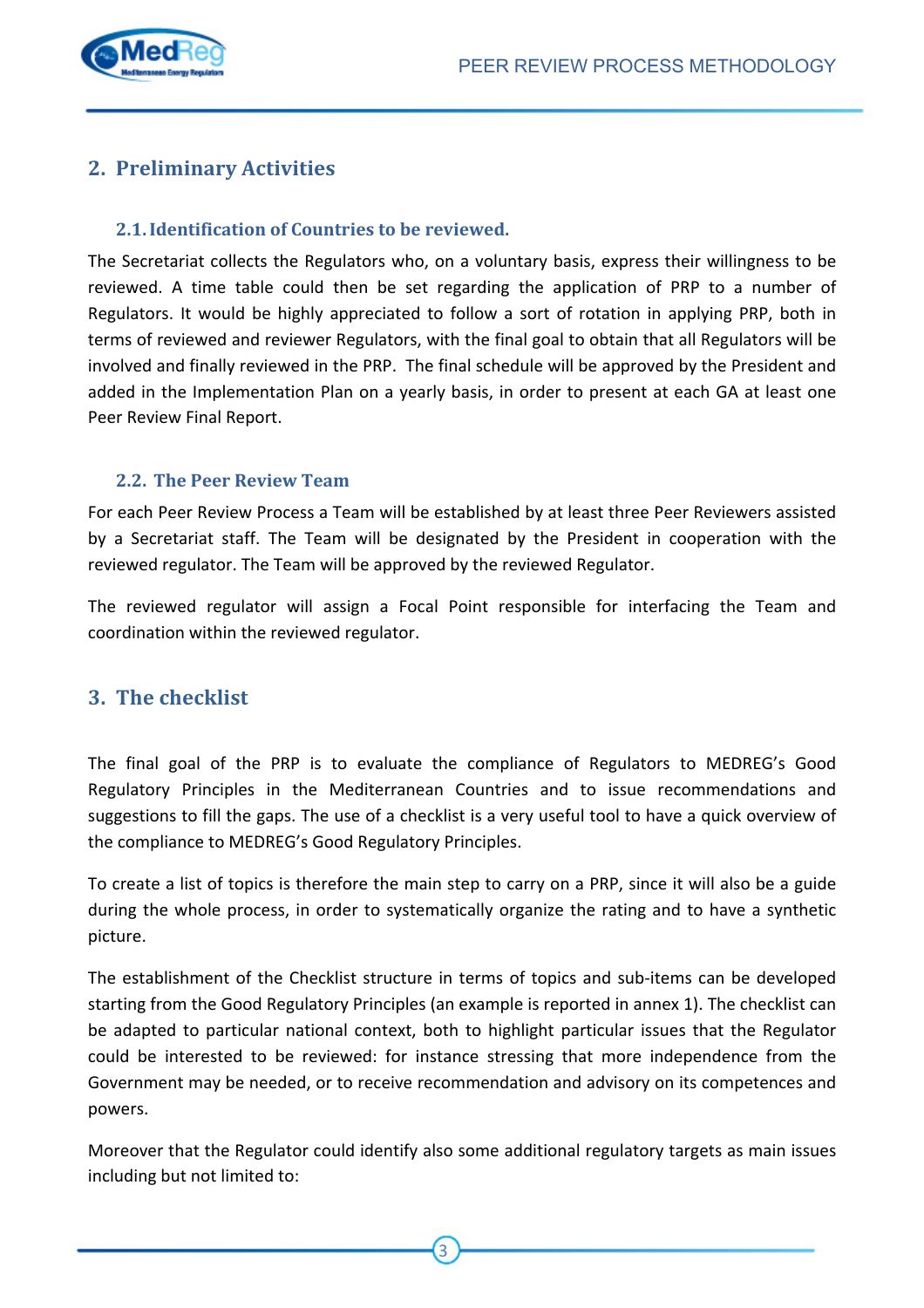

- $\circ$  Providing security of supply
- o Increasing competition
- o Investment promotion
- o Consumer Protection
- $\circ$  Fnvironmental issues

The filled checklist will be the final main results of the overall process which may consists of:

- 1. **Desk analysis**: collection and consolidation of data and information about the context under investigation;
- 2. **Submission of a questionnaire**: extensive list of questions which allows to understand each aspect of the compliance;
- 3. **Fact-finding visits**: direct dialogue with internal and external stakeholders.

For each of these three steps, following backbone documents will be prepared by the Team in advance:

- 1. List of data requested.
- 2. A questionnaire adapted to the specific needs of the regulator.
- 3. Protocol of procedure on fact finding visit.
- 4. A template on how to elaborate answers given by the regulator

Generally speaking, the Regulator may ask for a reduced roadmap due to particular circumstances, for example limiting or canceling the fact findings visits. The Team may agree to such requests, but it will be clearly reported in the final Regulatory Outlook. On the other hand, the reviewed regulator may ask for a second round of peering to evaluate the progress and determine the fields of improvement.

#### **3.1. Desk Analysis**

The Focal Point will prepare a preliminary report of the Country, including information and documents that could be useful to the Team to fully understand the national context. This report will describe:

- General information on the country: Institutional arrangements, macroeconomic data, main issues and perspectives;
- Description of the energy sector: Market model, current situation, main actors, trends, descriptions and data of electric and gas systems (generation, production, networks demand);
- Information about the energy NRA: Legal framework, competences, annual reports, publications.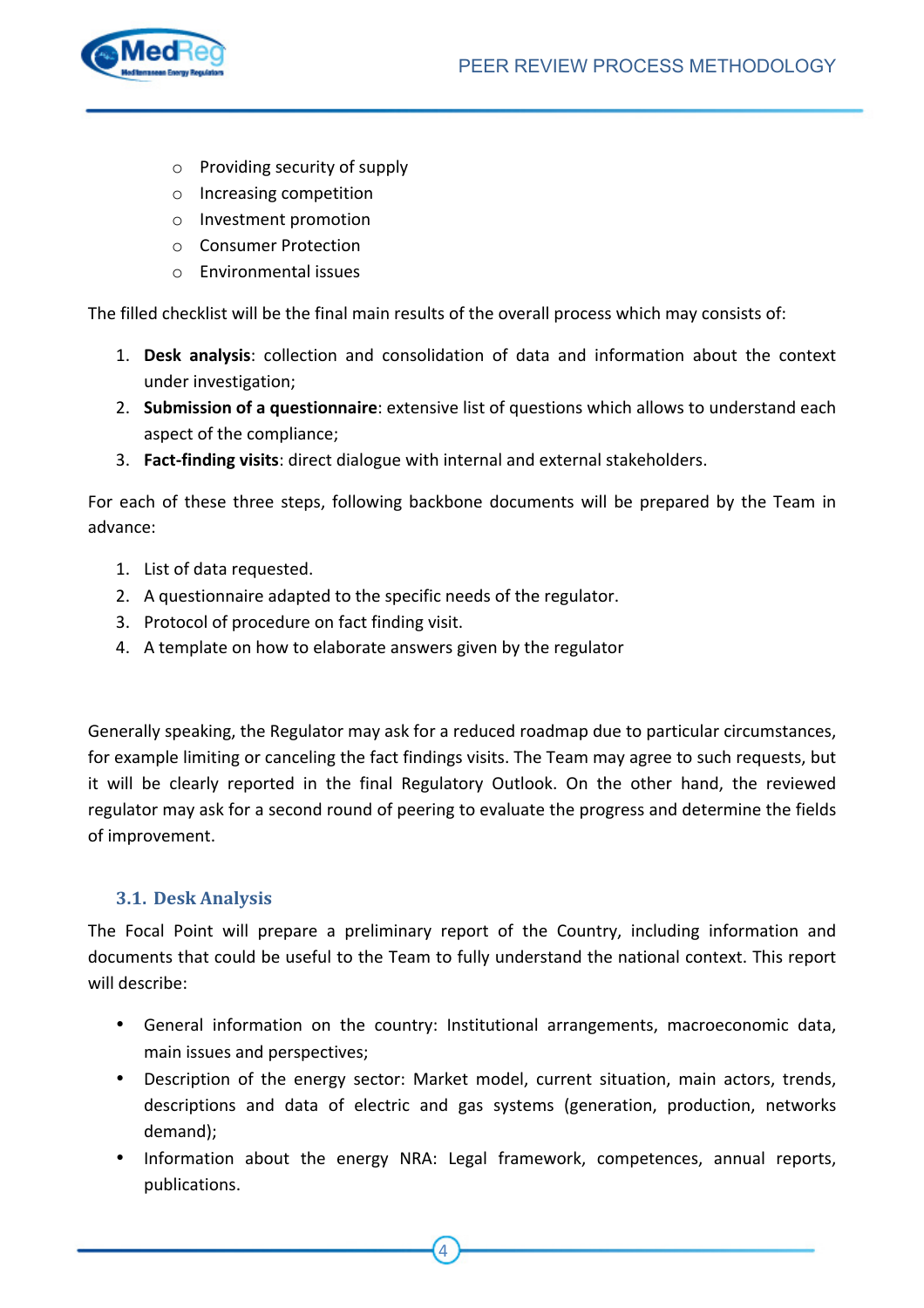

Such preliminary report on the country will be approved by the Team that could require clarifications or modifications, and will constitute the basis of the PRP.

#### **3.2.The Questionnaire**

The questionnaire will be prepared by the Team, taking into account the MEDREG Good Regulatory Principles and directly being connected to the Checklist. The questionnaire will be formally sent to the Focal Point.

The Regulator should reply within the scheduled time (about one month). The Regulator may ask clarifications to better answer to the questions from the Team and the Secretariat.. The reply will consist of clear and transparent statements to each question, in order to provide a true picture of the context, even supported by any official documents and data the Regulator may provide.

Finally the Team will prepare a report describing and commenting the general picture coming up from the answers.

#### **3.3. Fact Finding Visit**

In order to have a direct dialogue with the Regulator, both Board and Officials, a fact finding visit will be organized by the Focal Point.

The Team, depending on the desk analysis and the answers provided to the questionnaire will prepare a list of topics to be discussed and a range of potential stakeholders that could be worth to meet and discuss about their perception of the Regulator. Independent and third-parties comments will highly increase the accountability of the overall PRP.

The list will be shared and jointly approved with the Regulator. It should include:

- Regulator staff members, such as the President, Board Members, Managing Directors, Directors and Managers, Employees:
- External stakeholders: Government Officials, Other Regulators, Regulated entities (TSO, DSOs), Market Operators, Large consumers, Consumers Associations, Press as much as it could be possible with consideration of time and reviewed regulator's consent;

The Focal Point, with the support of the Secretariat, will organize the meetings and the relevant timetable.

5

The Team will prepare a report describing main remarks and comments.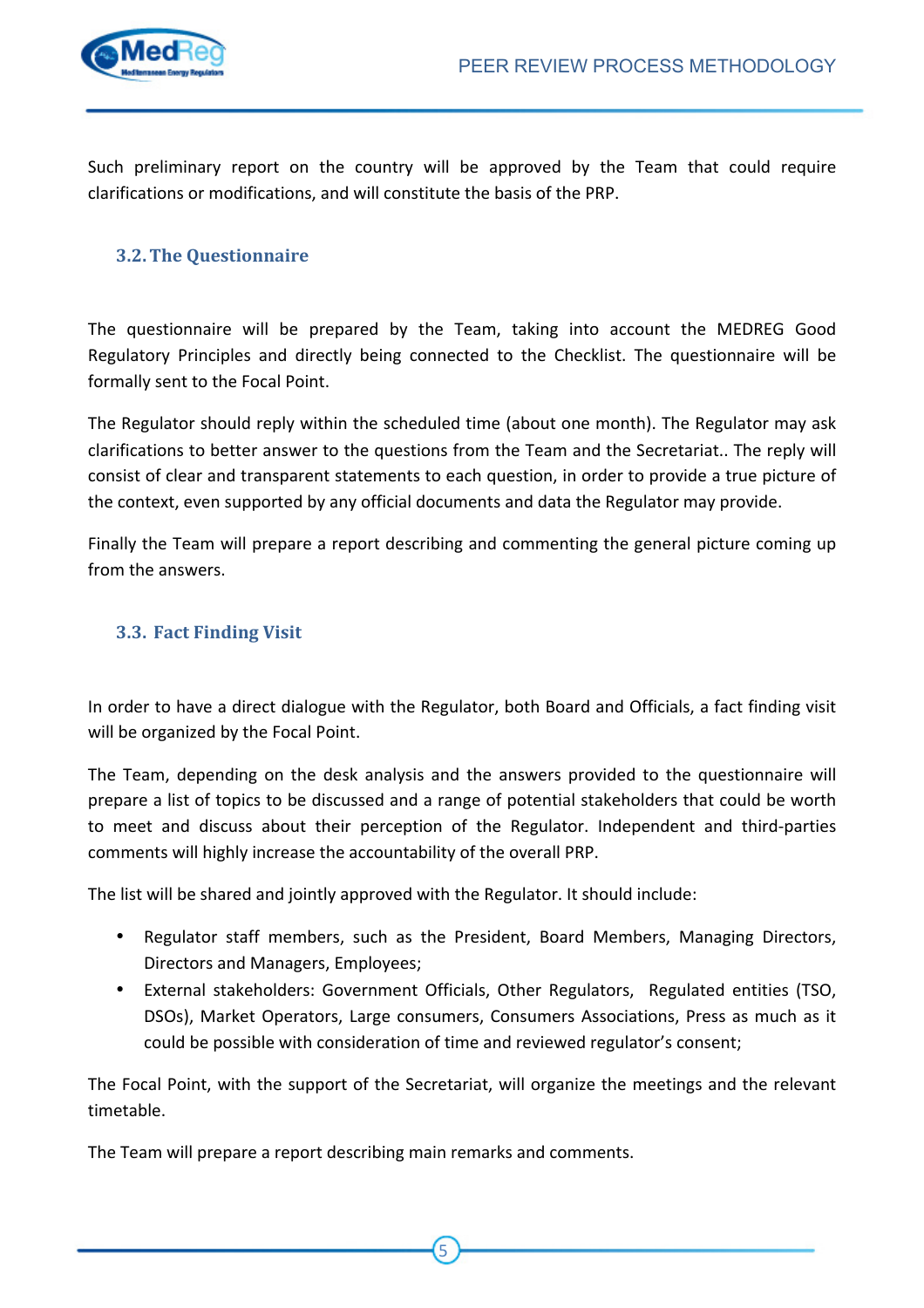

## **4. Final Remarks and Recommendation**

Starting from the output of the three phases, a draft final document will be released containing a consolidated checklist on the compliance to MEDREG good principles of each single topic. A SWOT analysis could be also useful to describe which are the present situation, the most crucial issues and the potential actions to be carried out to overcome them.

The report will end with Recommendations for a better compliance to the Good Principles and to the previously defined targets.

The Regulator may propose integration and modifications of the draft document, clarifying or explaining any misunderstanding supported by documents or data. The Regulator may ask to consider that some data or results are confidential.

Following the potential acceptance of the suggested modifications by the Team, the final report will then be issued.

The final report will be presented to the MEDREG Steering Committee and approved by the General Assembly and delivered formally to NRA (Figure 1).

The document will be published on the MEDREG website upon consent of the review regulator and may be presented jointly by MEDREG and NRA in front of national and international stakeholders, for instance presenting a roadmap to increase the compliance.



6

#### *Figure 1: Tentative timetable of the PRP*